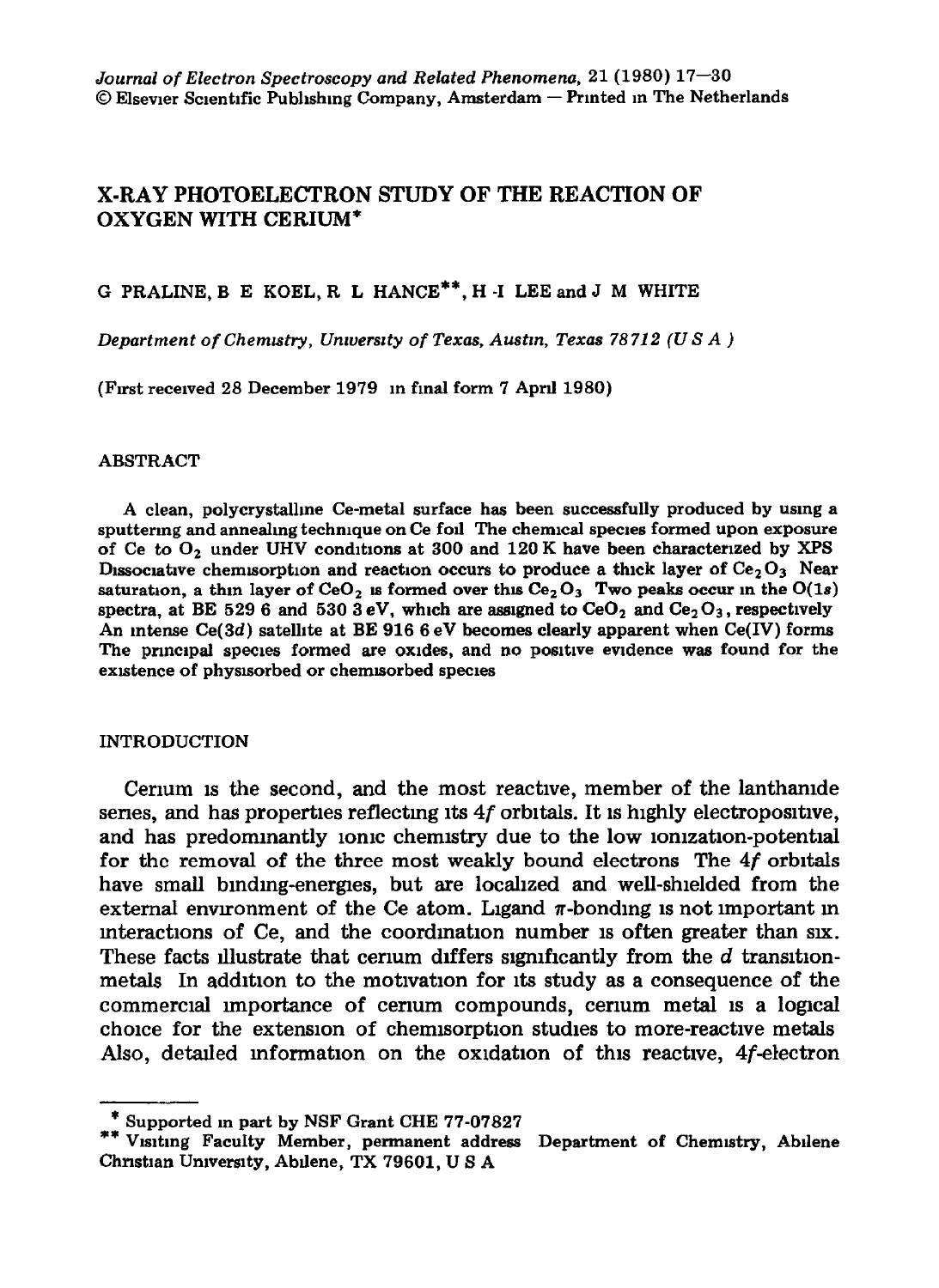metal would be valuable in the development of a detailed theory of the oxidation of metals

Some effects of the exposure of cenum to oxygen have been studied previously, but a clear description has not yet emerged Helms and Spicer [1], using UV photoelectron spectroscopy (UPS), found that an oxide layer forms immediately upon  $O_2$  exposure Using X-ray photoelectron spectroscopy (XPS), Platau et al [2] observed an oxide-derwed peak m the  $Ce(3d)$  spectrum for very low exposure to  $O<sub>2</sub>$  They also found that a protective film of oxide  $\sim 10 \text{ Å}$  thick was formed Platau and Karlsson [3] have used both XPS and UPS to study the growth and composition of the oxide film Usmg XPS, Barr [ 41 examined the passlvatlon layer that forms when Ce is exposed to air and to  $O<sub>2</sub>$ 

A general picture can be obtained from these studies, but a definitive description of the surface species formed is not presented Our purpose was to ldentlfy the surface species present during the controlled UHV interaction of  $O<sub>2</sub>$  with Ce, from initial to saturation adsorption/reaction, and to compare these results with investigations using  $O<sub>2</sub>$  or air at atmospheric pressure Although some differences in passivation may be expected under these conditions, It 1s important to use UHV to control exposures, to reduce unpurities, and to simplify the identification of the surface species

Using XPS, we have studied the interaction of oxygen with clean, polycrystallme cerium foil at 310 and 120 K We are able to clarify the roles of  $Ce<sub>2</sub>O<sub>3</sub>$  and  $CeO<sub>2</sub>$  m the oxidation process at 310 K, while the low-temperature XPS results provide an interesting extension In another paper [5] we present complementary information on the oxidation of cerium by water, and on the chemisorption of water

# **EXPERIMENTAL**

The XPS measurements were made usmg an ion-pumped Physical Electronics (PHI) Model 548 electron spectrometer which had a base pressure of  $1 \times 10^{-10}$  torr. Mg K $\alpha$  photons ( $\hbar \omega = 1253.6$  eV) and a cylindrical-mirror analyzer, operated m the retardmg mode at 50-eV pass energy, were used Binding energies are referenced to the Fermi energy  $(E_F)$  of clean cerium The work-function of the sample must be added if vacuum reference is desired

Linde extra-dry-grade  $O_2$  was introduced into the analysis chamber by back-filling through a vanable leak-valve The exposures were carned out at pressures  $\leq 5 \times 10^{-7}$  torr while pumping the chamber. The total pressure was measured usmg a Bayard-Alpert lomzatlon gauge, and corrections were made for small mcreases m the partial pressures of background gases when back-filling

The sample  $(10 \times 10 \times 0.25 \text{ mm})$  of 99.9%-pure Ce foil (Ventron, Alfa Products) was first cleaned by mechanical polishing, and then by  $Ar^+$  ion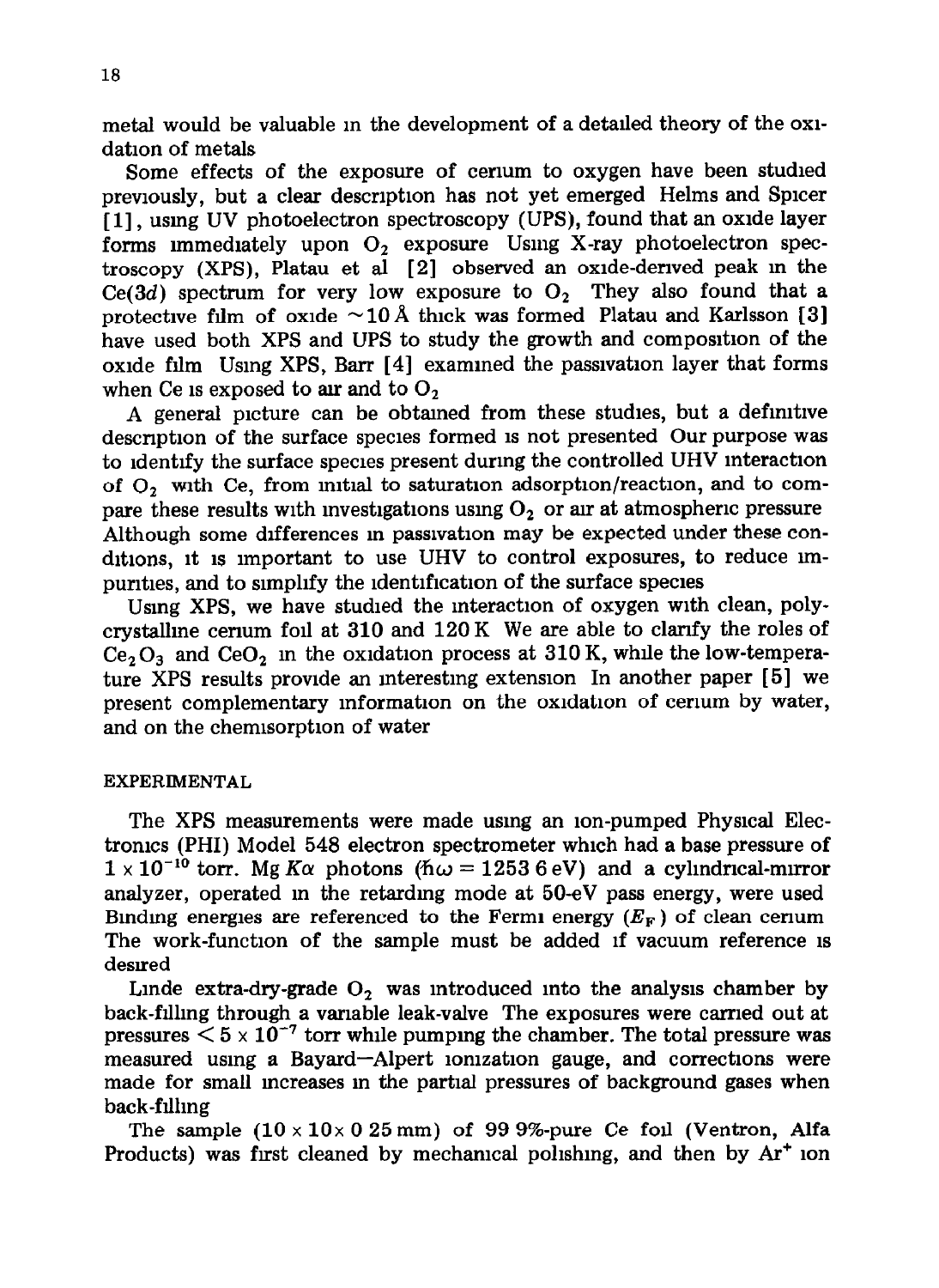bombardment at  $5 \text{ kV}$  and  $150 \mu \text{A cm}^{-2}$  It was necessary to heat the sample to 600 K during sputtering in order to obtain a clean surface (total  $\leq 0.06$ ) monolayer of impurities, mostly carbon). Complete details of the instrument and the cleaning procedure are gwen elsewhere [ 51.

#### **RESULTS**

The mitted uptake of oxygen is shown in Fig. 1 as a plot of the  $O(1s)$ photoelectron-peak area versus  $O_2$  exposure in Langmuirs (L) While Fig 1 mdlcates that oxygen uptake has no slgnlflcant temperature-dependence, the  $O(1s)$  and  $Ce(3d)$  lineshapes do indicate small differences between the distributlons of chemical species at 120 and 300 K. The saturation of the oxygen signal is seen even more clearly from a plot of the  $O(KVV)$  Auger peak-topeak height  $(dN(E)/dE)$  mode) versus  $O<sub>2</sub>$  exposure These data for exposure at 300 K are shown m Fig 2, and agree well mth the XPS data of Fig 1 The Auger data also show that there are no sharp discontinuities in the uptake of O<sub>2</sub> by certum As indicated below, the oxide thickness exceeds  $24 \text{ Å}$  for O<sub>2</sub> exposures greater than 20 L, indicating that the saturation shown in Figs 1 and 2 is not due to cessation of reaction at monolayer coverage, but rather to the oxide thickness becoming greater than the probing depth

Interestmg changes upon oxldatlon occur m the cenum Auger spectrum Figure 3a shows the spectrum for clean Ce, while Fig 3b is for an  $O_2$  exposure of  $75 L$  The lineshape changes and chemical shifts in the  $70-120$ and  $550-800$ -eV KE regions are noteworthy These changes occur smoothly with oxygen exposure, but we have not performed a detailed analysis However, we note that a previously published spectrum  $[6]$  is more characteristic of oxide than of clean Ce

Helms and Spicer [1] reported that an oxide was formed upon  $O_2$  ex-



Fig 1 O(1s) peak-area versus exposure at 300  $\circ$  and 120 K (<sup>+</sup>) on polycrystalline Ce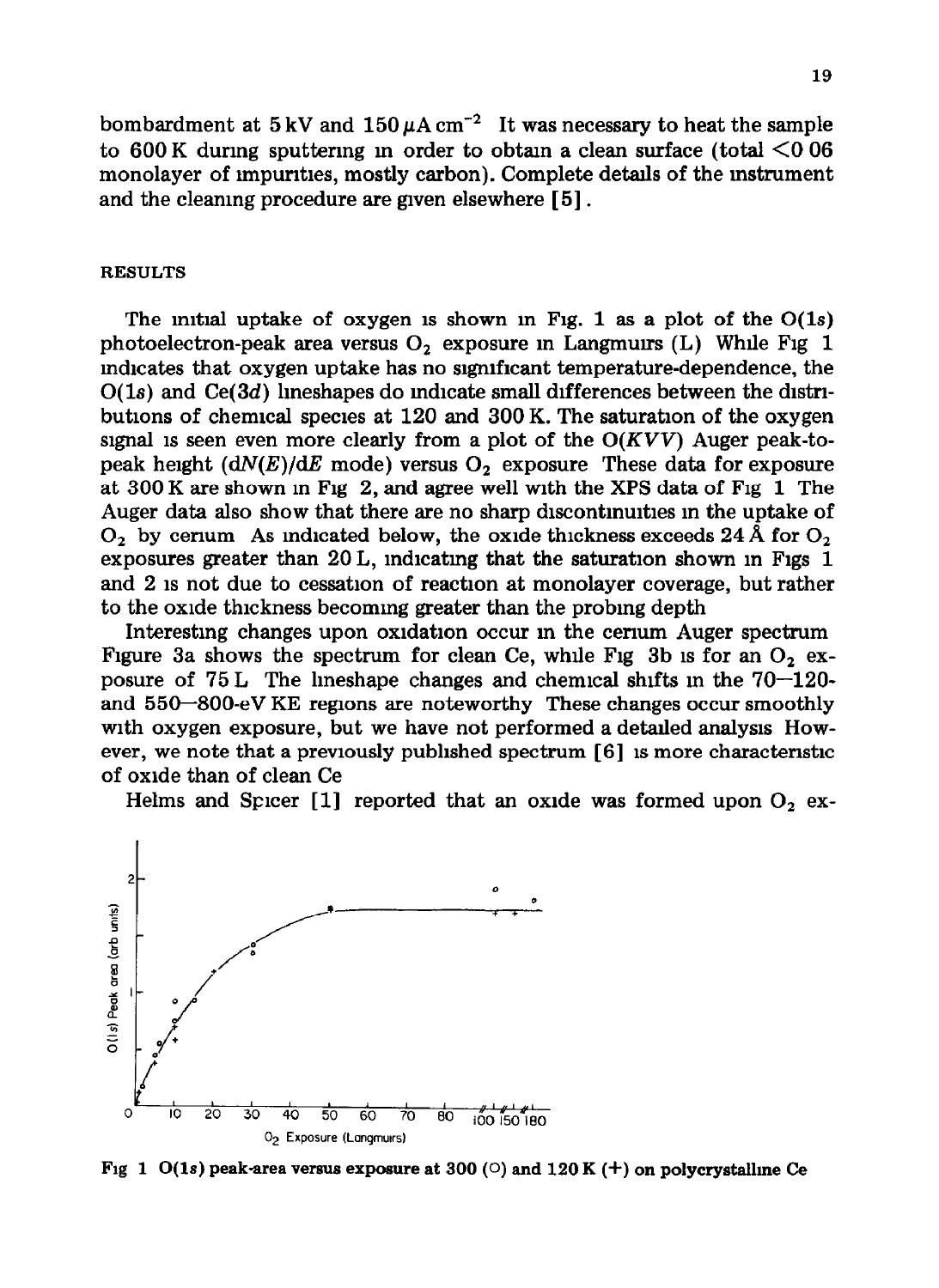

Fig 2 Auger  $O(KVV)$  intensity as a function of oxygen exposure at  $300 \text{ K } P(O_2)$  =  $4.5 \times 10^{-8}$  torr



**Fig** *3* **Auger spectra for cenum and oxygen The upper half (a) IS for clean Ce, while the**  lower is for an O<sub>2</sub> exposure of 75 L

posure and that its growth followed a logarithmic relationship, indicating the formation of a semi-protective layer of oxide at low exposures Slow diffusion of oxygen through thrs layer at larger exposures gves rise to a passlvated surface The shape of our uptake curve agrees qualitatively with these results In an XPS study, Platau et al  $[2]$  found that the intensity of the O(1s) and of other oxide-related peaks saturates at an  $O<sub>2</sub>$  exposure of less than 1000 L, but they did not report an oxygen-uptake curve In their experiments, a protective oxide layer with an estimated thickness of the order of 10 Å was formed with a large exposure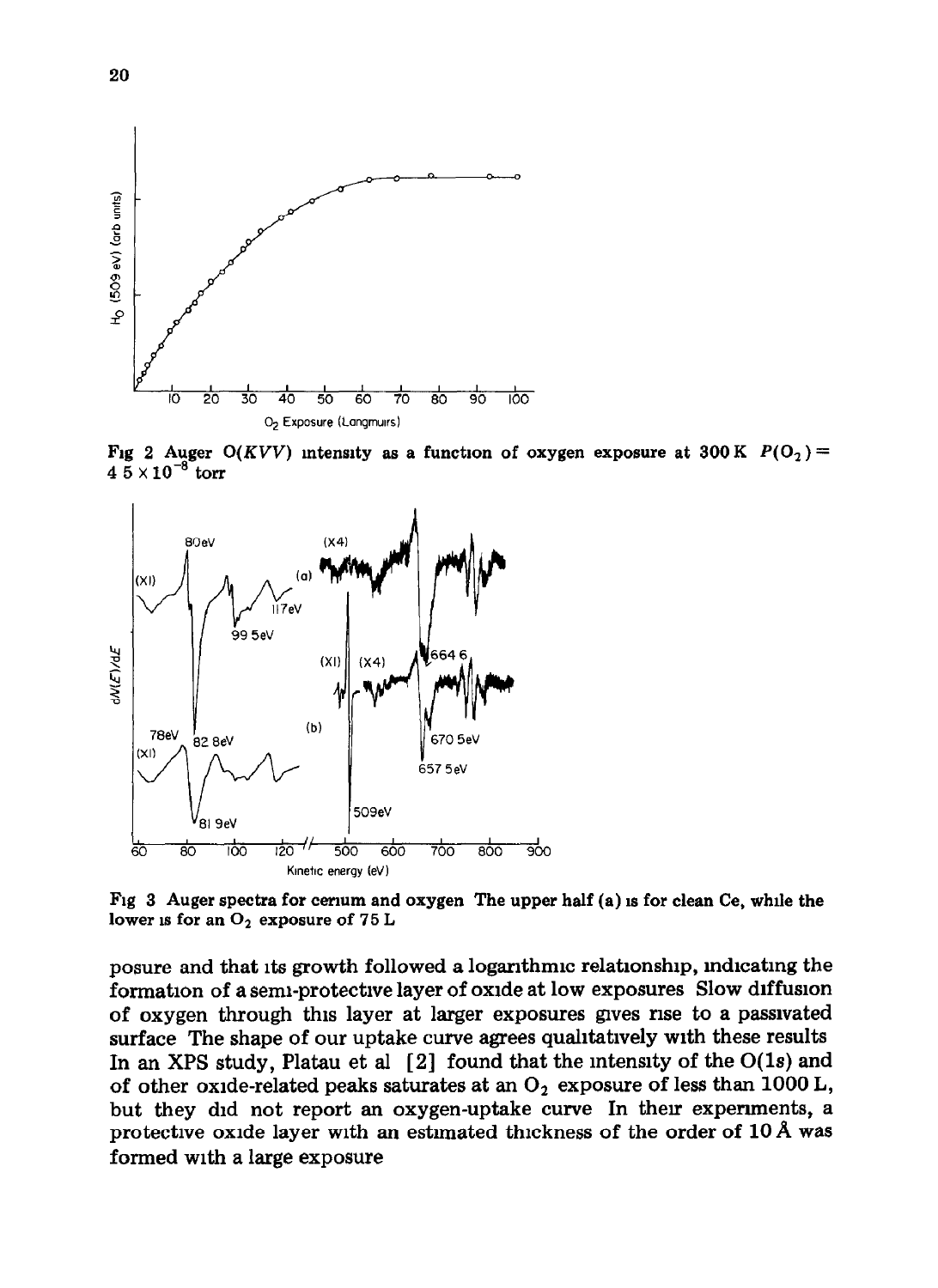The reaction of  $O_2$  with Ce is characterized by two different  $O(1s)$  binding energies (BE),  $5296$  and  $5303 eV$  (Fig 4) Oxygen exposure at 300 K gives mitially (0 5-L exposure) a single  $O(1s)$  peak at BE 530 3 eV with a full width at half-maxunum (FWHM) of 19 eV With further exposure, up to at least 20 L, this peak grows at constant binding-energy After 30-L exposure to  $O_2$ , the  $O(1s)$  spectrum contains essentially a single peak at BE 529 8 eV with an FWHM of 1 9 eV This peak continues to intensify and shifts by  $-0.2$ eV in going from an exposure of 30 L to saturation At the highest  $O_2$  exposures, another low-intensity  $O(1s)$  peak was sometimes observed at 532 7 eV We propose that these three peaks are due to  $CeO<sub>2</sub>$ ,  $Ce<sub>2</sub>O<sub>3</sub>$ , and OH(a), m order of lowest to highest O(ls) BE Dlscusslon of each 1s presented below

On exposing films of freshly evaporated Ce to  $O_2$ , Platau et al [2] found



Fig 4 O(1s) XPS peaks as a function of Ce exposure to  $O_2$  at 300 K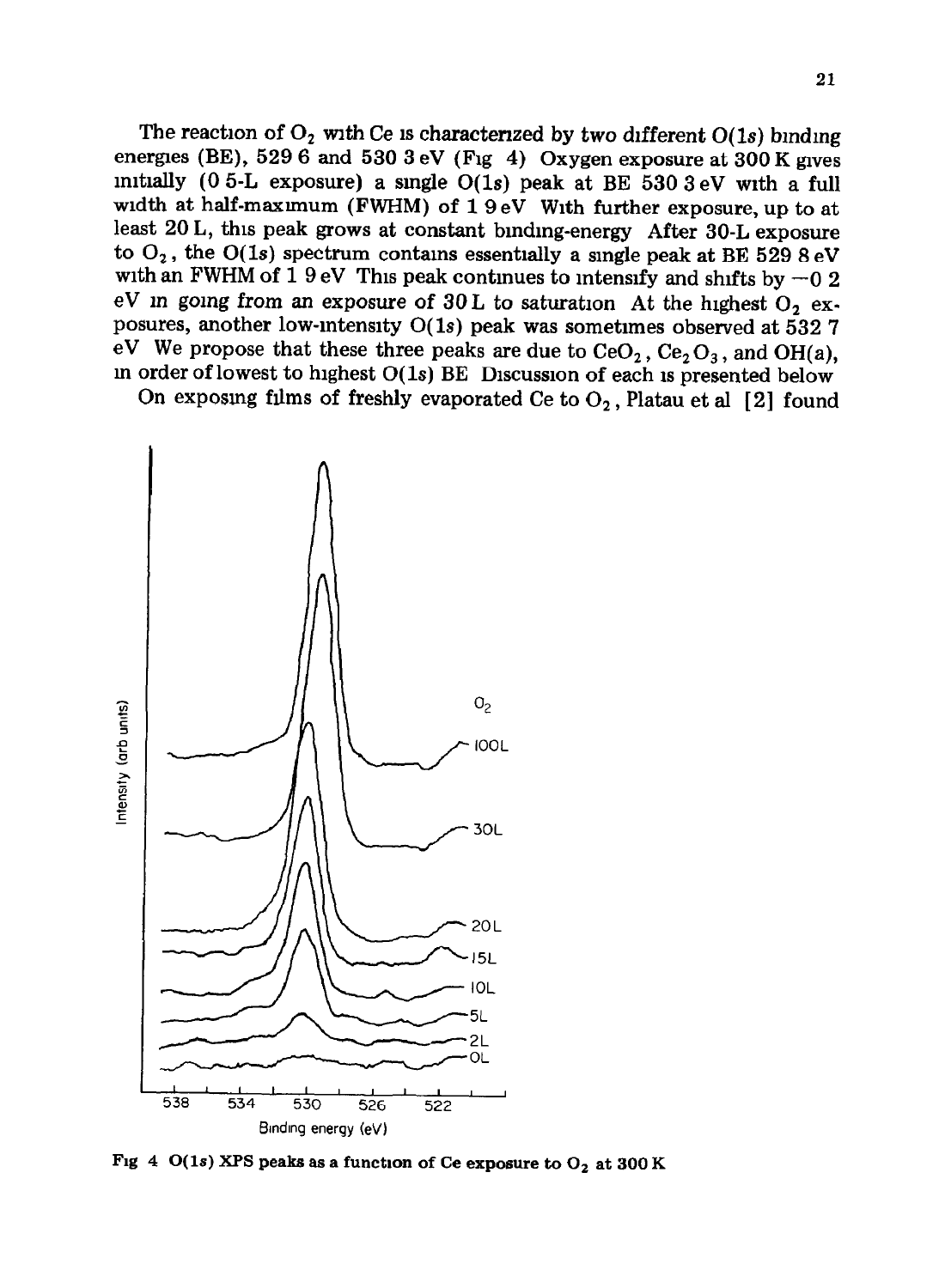an  $O(1s)$  peak at BE 529 9 eV (FWHM 1 8 eV) and a minor peak at BE 532 6 eV They attributed these features to oxygen in  $Ce<sub>2</sub>O<sub>3</sub>$  and to physisorbed oxygen, respectively Their spectra show shifts which are in qualitative agreement with ours a strong peak at  $BE > 530 \text{ eV}$  for  $O_2$  exposures of less than 40 L, which then shifts to below 530 eV for  $O_2$  exposures exceeding 100 L They attnbuted this shift to relaxation and chargmg differences between the metal and oxide Our results suggest an alternative interpretation, for the following reasons Both peaks of Fig 4 have the same FWHM and both grow at constant bmdmg-energy, suggesting that chargmg 1s negllable In any case, negative samplechargmg would cause shifts to *lower* kinetic energy (higher bmdmg energy), contrary to what 1s observed Work-function changes and relaxation effects can also be neglected A change m work-function affects the onset of the electron distribution but has no effect on the observed peak posltlon, smce the sample 1s grounded Relaxation effects should be greatest when the oxide layer is thin and easily screened by the metal conductionelectrons Thicker oxide layers should mvolve less relaxation and higher, rather than lower, binding energies In the present work, the small shift  $(-0.2 \text{ eV})$  of the 529 6-eV peak is attributable to a decrease in the relative contribution of  $Ce<sub>2</sub>O<sub>3</sub>$  as the exposure increases Between 20- and 30-L exposure to  $O_2$ , the O(1s) BE shifts from 530 3 to 529 8 eV Although we did not investigate this region in detail, the transition occurs over a 5-L exposure interval, the position of which is somewhat sensitive to small amounts of impurities This shift is attributed to the nucleation and growth of  $CeO<sub>2</sub>$  at the surface On the basis of  $Ce(3d)$  spectra (Fig 5), we must allow some contribution from  $Ce<sub>2</sub>O<sub>3</sub>$  to the O(1s) signal at 100 L in Fig 4

Our observation of a minor  $O(1s)$  peak at 532 7 eV agrees with the results of Platau et al  $[2]$  However, we attribute this peak to OH(a) or to some hydroxyl-containing oxide formed as a result of contamination of the surface by background  $H_2O$ , rather than to physisorbed oxygen Two facts favor this assignment (1) the intensity of this mmor peak varied randomly from experiment to experiment even when  $O_2$  exposure was carried out at 120 K, and (2) exposure to  $D_2O$  gave a major  $O(1s)$  peak at 532 7 eV [5].

We have repeated these uptake experiments at 120 K and found the same results, except that the  $O(1s)$  peak shifts to lower BE at an earlier stage  $(-0.3 \text{ eV} \text{ by } 20 \text{ L} \text{ exposure to } O_2)$  This suggests that, at 120 K, CeO<sub>2</sub> forms at lower exposure Asymmetry on the high-BE side of this peak ( $\sim$ 532 eV) could indicate a small concentration of physlsorbed oxygen

Oxidized cerium, like some other lanthamides, exhibits strong core-level satellite features which are generally attributed to hgand-to-metal chargetransfer transitions [7, 8] We have focussed on the 3d core level since it is the most mtense cermm XPS transition observable and 1s known to have prominent satellites

Our  $Ce(3d)$  XPS spectra for several exposures to  $O<sub>2</sub>$  at 300 K are shown in Fig 5 Of particular interest are the spectra correspondmg to 0-, 20-, 50- and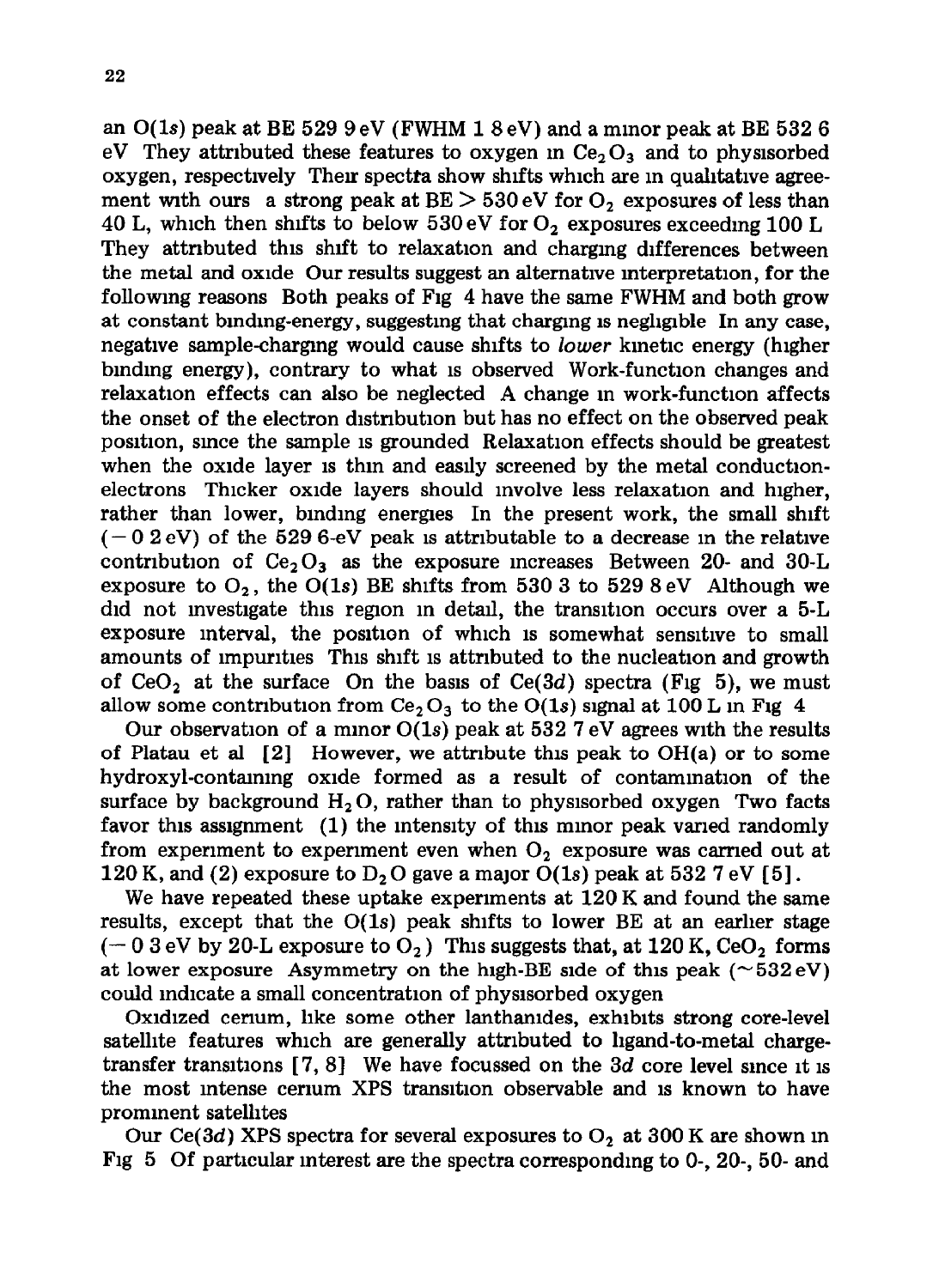

Fig 5 Ce(3d) XPS spectra as a function of  $O_2$  exposure at 300 K In the uppermost curve, unprimed peaks are assigned to  $3d_{5/2}$  and primed to  $3d_{3/2}$  transitions

180-L exposure to  $O_2$ , which clearly increase in complexity with exposure The spectrum of clean cerium is dominated by the  $3d_{5/2}$  and  $3d_{3/2}$  transitions at BE 883 2 and 901  $7 \text{ eV}$ , respectively The spin-orbit splitting of the doublet is  $18\,5\,\mathrm{eV}$  The measured intensity ratio is  $3\,0.2\,1$ , in excellent agreement with the value  $3020$  expected for a simple spin-orbit doublet Each of these transitions is accompanied by significant intensity which maximizes  $\sim$ 9 eV toward higher BE This is attributed to 3d core-hole- $4f$ electrostatic interactions and is commonly referred to as multiplet splitting [7, 9, 10, 11] Mg  $K\alpha_{3,4}$  X-ray satellites make, at most, a minor contribution to this spectrum

Referrmg agam to Fig 5, note that a 20-L exposure gwes nse to two wellresolved features, separated by  $3.7 \text{ eV}$ , in both the  $3d_{5/2}$  and the  $3d_{3/2}$ regions We attribute these four transitions to  $Ce<sub>2</sub>O<sub>3</sub>$ , with insignificant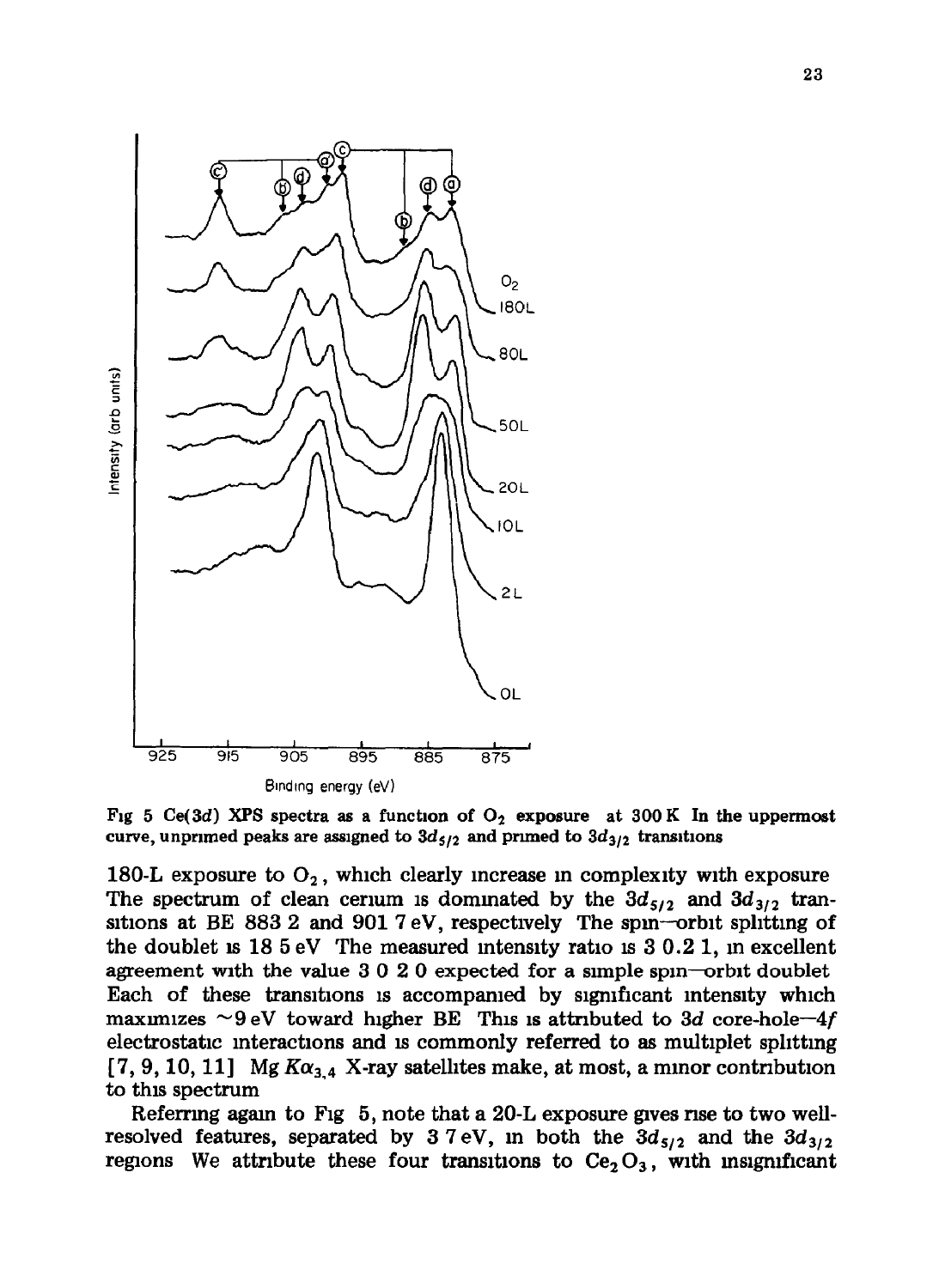contributions from metallic cerium and  $CeO<sub>2</sub>$  This assignment is made for the following reasons The peak positions and relative intensities match those for the  $Ce(3d)$  spectrum of  $Ce(III)$  species obtained by Barr [4] Moreover, our spectrum resembles that for  $Ce(tmhd)$ <sub>3</sub>, which is distinct from that for Ce(tmhd)<sub>4</sub>  $[12]$ <sup>\*</sup>

Oxidation of cerium to  $Ce<sub>2</sub>O<sub>3</sub>$  gives a  $Ce(3d)$  chemical-shift of 26 eV to higher BE, which readily explams the peaks at 885.8 and 904 3 eV Since metallic cerium should not shift to lower  $BE$ , and  $CeO<sub>2</sub>$  should be at higher BE than  $Ce<sub>2</sub>O<sub>3</sub>$ , we assign the peaks at 882.1 and 900 7 eV to shake-down satellites of Ce(III), perhaps involving  $O(2p) \rightarrow Ce(4f)$  or 5d) charge transfer This assignment has been suggested previously [12] For exposures between 0 and 20 L, we observed a rapid loss of metal intensity and the steady growth of features attributable to  $Ce, O<sub>3</sub>$ 

Parenthetically, we note that  $3d$  XPS spectra of Ce(OH)<sub>3</sub> have been reported [13] which show transitions at 881.7 and 888.0 eV in the  $3d_{5/2}$ region These were assigned as the parent and a charge-transfer shake-up satellite of the Ce(II1) species Due to the marked differences m peak mten sities and binding energies from the above  $Ce(III)$  results, and the remarkable similarities to Ce(IV) spectra  $[4, 12]$ , we believe that the spectra of ref 13 m dicate that  $Ce(IV)$  species were prevalent at the surface

Between 20- and 50-L exposure, new features emerge, of which the most recognizable is a new, high-BE peak at  $9166\,\mathrm{eV}$  This feature is characteristic of  $Ce(IV)$ , as noted by Barr [4], and in the work of Burroughs et al [12] on bulk CeO<sub>2</sub> and Ce(tmhd)<sub>4</sub> The relatively sharp onset of this feature correlates mcely with the shift of the  $O(1s)$  peak discussed above A significant broadening of the other peaks accompanies the appearance of this feature m the 50-L curve of Fig 5 We believe this spectrum is a mixture of  $Ce<sub>2</sub>O<sub>3</sub>$ . and  $CeO<sub>2</sub>$  derived peaks

With further  $O_2$  exposure (up to 180 L), the high-BE peak intensifies and additional features are resolved in both the  $3d_{5/2}$  and  $3d_{3/2}$  regions By comparison with the spectra of Ce(II1) and Ce(IV) compounds, we conclude that a 180-L exposure to  $O_2$  at 300 K gives rise to both Ce(III) and Ce(IV) species Some contribution ( $\sim$ 15%) from Ce(III) is required because of the relatively high intensity in the regions a and a' (see Fig 5) Otherwise, the spectrum is dominated by  $Ce(IV)$ 

The development of both the O(ls) and the *Ce(3d)* spectra with controlled exposure to oxygen (Figs 4 and 5) is consistent with Barr's proposal  $[4]$ that oxidation begins with the formation of  $Ce<sub>2</sub>O<sub>3</sub>$  and terminates with the formation of a thin, passivating layer of  $CeO<sub>2</sub>$ . From our data it is not possible to determine the extent to which  $CeO<sub>2</sub>$  and  $Ce<sub>2</sub>O<sub>3</sub>$  are mixed in the outermost layers

The satellites m the 20-L curve were briefly discussed above We now turn

**<sup>\*</sup> tmhd = 2,2,6,6-tetramethyl-3,5-dlonatoheptane**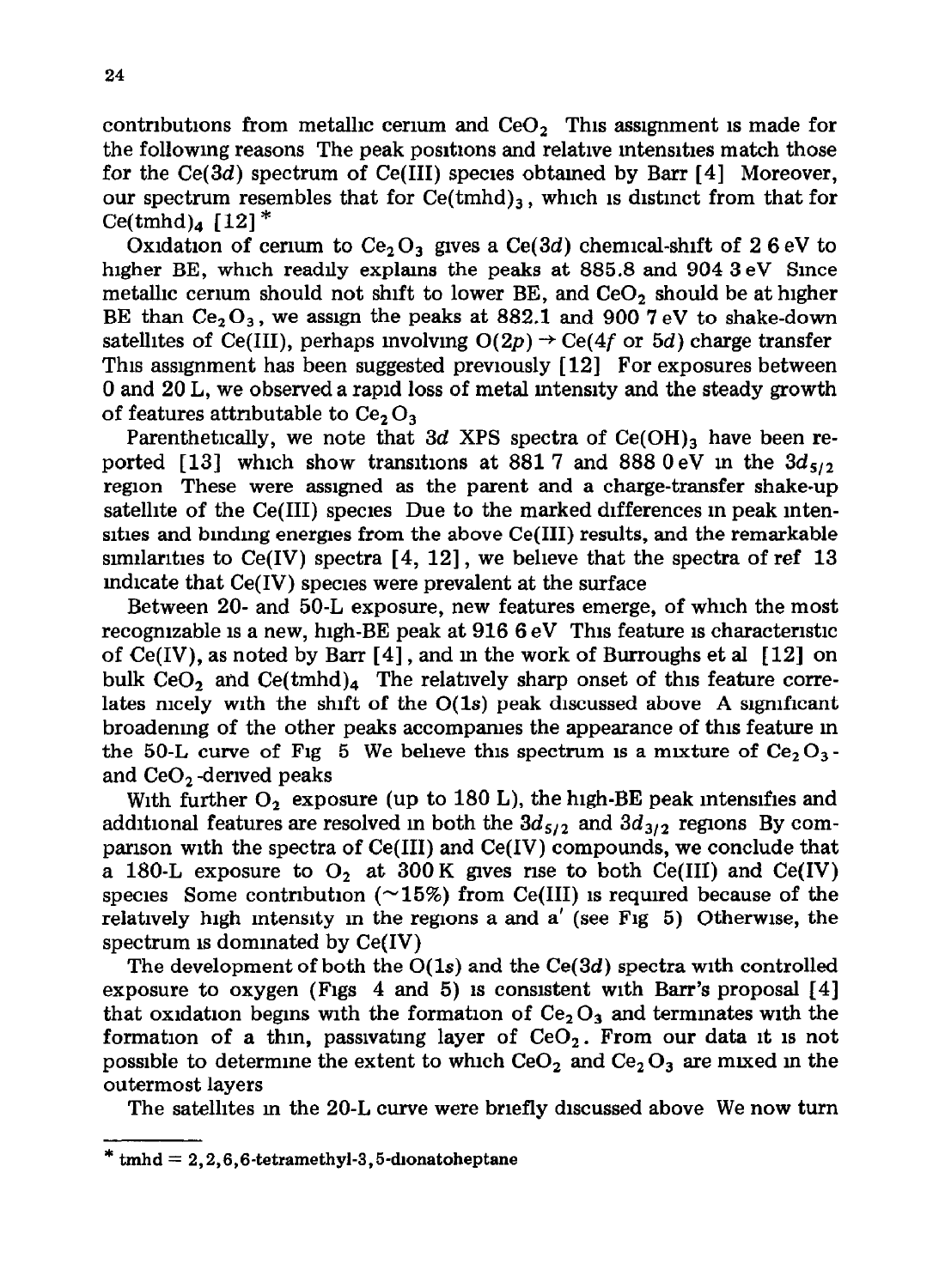to the assignment of parent and satelhte features m the 180-L curve of Fig 5 Each recognizable feature is labelled, unprimed labels denote  $3d_{5/2}$  assignments, and primed denote  $3d_{3/2}$  The energies of these are assigned (in eV) as follows  $a = 8818$ ,  $b = 8881$ ,  $c = 8980$ ,  $d = 8848$ ,  $a' = 9044$ ,  $b' =$ 906 7,  $c' = 916$  6, and  $d' = 903$  3 At the outset, on the basis of the 20-L spectrum and published spectra for  $Ce(IV)$  compounds, we recognize that most of these features, while dominated by  $Ce(IV)$ , do contain unknown contributions from Ce(III) species Consequently, some peak positions assigned to Ce(IV) may be mcorrect However, excellent agreement with published spectra for  $CeO<sub>2</sub>$  [4, 12] is obtained from the peak positions indicated m Fig 5

One reasonable assignment makes b and b' the parent photoelectron peaks of CeO<sub>2</sub>, 1 e, roughly Ce<sup>4+</sup>  $\rightarrow$  Ce<sup>5+</sup> (3d<sup>-1</sup>), with little or no charge transfer Toward lower BE, the peaks  $(a, a')$  and  $(d, d')$  are then shake-down satellites mvolvmg charge transfer from negatively charged oxygen to the *5d* and/or  $4f$  orbitals of Ce during photoionization The  $(a, a')$  satellites are very intense and lie at 6 3-eV lower BE than the  $(b, b')$  pair. The relatively intense peaks labelled c and c' are assigned as shake-up satellites of the parents (b, b'), wrth  $\Delta E = 9.9$  eV One possibility is a charge-transfer satellite involving  $O(2p) \rightarrow$  $Ce(6s)$  These assignments differ from those of Burroughs et al  $[12]$ , who argued, on the basis of a point-charge lattice-site model and the mstablhty of  $Pr(V)$  compounds, that  $Ce(IV)$  compounds should show only shake-down satellites This argument requires that peaks c and c' be parent peaks and that all other features are satelhtes With this assignment, the shift on going from Ce(III) to Ce(IV) becomes 12 3 eV which, based on examination of other metal-oxidation systems, is unusually large We agree that  $Ce(IV)$ shows shake-down charge-transfer satellites, but believe that the equlvalentcore  $Pr(V)$  argument is not sufficiently strong to be used to eliminate shakeup satelhtes With the above assignment, the shift on going from Ce(II1) to  $Ce(IV)$  is  $2.4 eV$ , which is much more in line with common experience However, we cannot rule out the possibility that peaks c and c' are parent peaks Particular care must be exercised here because of the participation of localized  $f$  orbitals in screening Clearly, a theoretical calculation of the energies and intensities of these satellites would be helpful

We cannot calculate the oxide thickness by standard methods because the metal photoelectron peaks are obscured by the growth of oxide features After only 20-L exposure to  $O_2$ , the intensity of the metal peaks is strongly attenuated Using a mean free path of 7 Å [14] for the  $3d_{5/2}$  photoelectron having KE 370 eV, we find that the oxide overlayer must be at least  $24$  Å thick after an  $O_2$  exposure of 20 L, and probably becomes substantially thicker with additional exposure The thickness would be even larger lf the mean free path m the oxide were longer than m the metal Our estimate of the oxide thickness is greater than that of Platau et al.  $[2]$  because of differences in the assignments of metal-derived and oxide-derived features.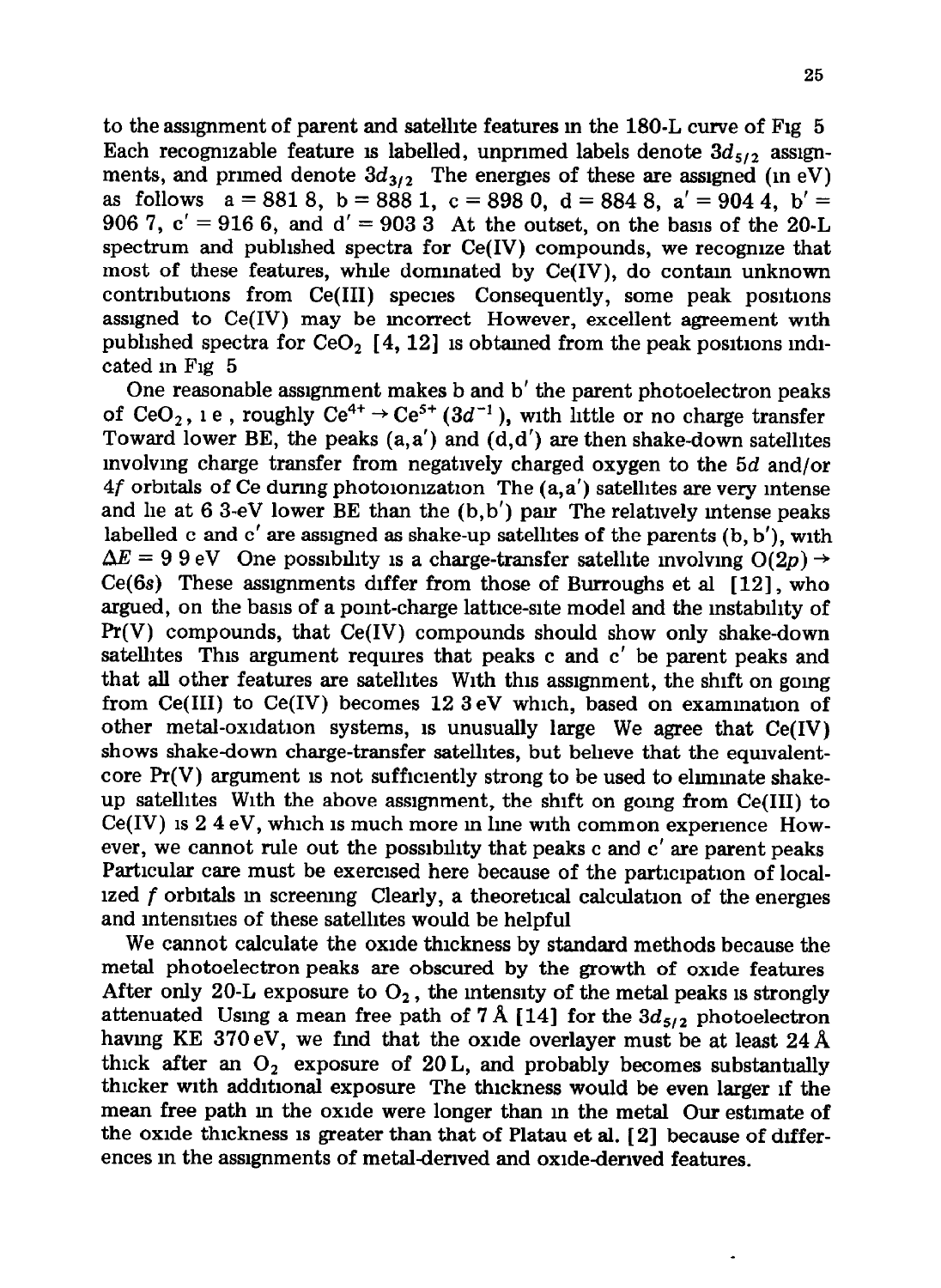We have also studied the Ce(3d) region during  $O_2$  exposure at 120 K As with the  $O(1s)$  spectra, we found no significant differences in the binding energies of the peaks Small differences m the intensity of the satellite at BE 916 6 eV and of associated peaks support the conclusion that a slightly larger amount of  $CeO<sub>2</sub>$  is formed at  $120 K$ 

One experiment that does show a temperature effect is the following Heating a surface to 300 K that has previously been exposed to 50-L  $O_2$  at 120 K causes the loss of CeO<sub>2</sub> features in the spectra The O(1s) peak shifts from BE 529 6 to 530 3 eV, with a decrease in intensity of  $\sim$  25% Also, the  $Ce(3d)$  peak at 916 6 eV disappears The spectrum is similar in appearance to that obtained for 20-L exposure to  $O<sub>2</sub>$  at 300 K

The XPS valence-band region of cerium reveals interesting changes upon oxidation, as shown in Fig 6 In the range within 10 eV below  $E_F$ , the spectrum of clean cerium, curve (c), has a relatively large peak near  $E_F$ (maximum at  $BE\ 1\ 3\ eV$ ) The intensity near  $E_F$  is due to the unresolved



Fig 6 Spectra of the valence-band region for clean Ce (c), cerium exposed to 100-L D<sub>2</sub>O  $(b)$ , and to 100-L  $O_2$  (a)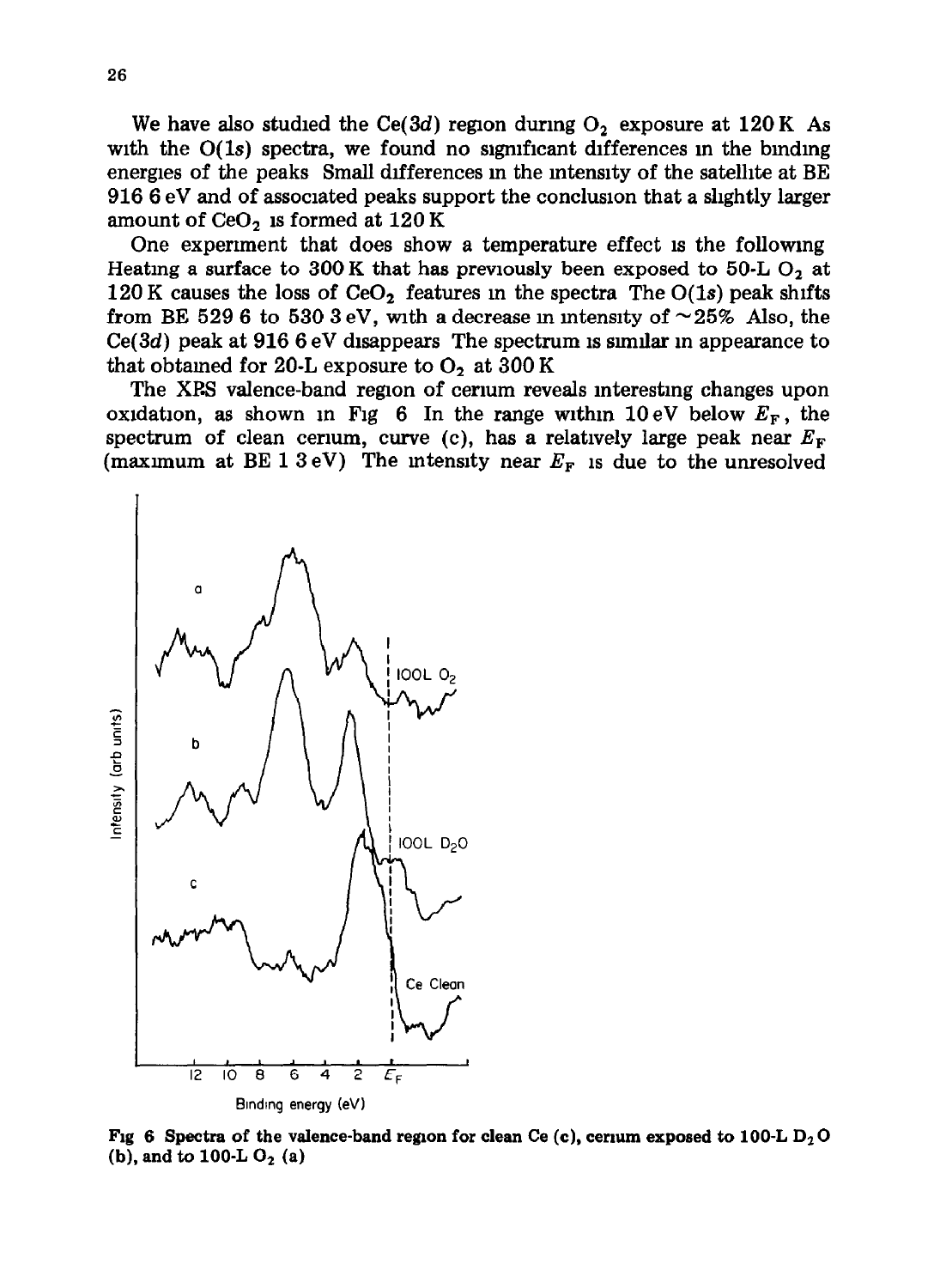combination of the  $s-d$  conduction band and the localized 4f core-level, and has an FWHM of 3 0 eV The XPS spectra of the valence-band region of clean cerium have been studied previously  $[15, 16]$  Baer and Busch  $[15]$ carried out an approximate deconvolution to obtain a binding energy of 1 8 eV for the 4f level, m good agreement with a calculated BE value of 2 0 eV [ 171 UPS results are different because the lomzatlon cross-section of the  $4f$  level is very small for  $20-40-eV$  photons However, the location of  $E<sub>F</sub>$  is confirmed [1]

Curve (a) in Fig 6 is for 100-L exposure to  $O_2$  at 310 K There is little overlap of cerlum and oxygen features, and mterpretatlon does not require a difference-spectrum About 16% of the mtenslty ongmally present from the clean surface is observed at  $2.0 \text{ eV}$ , but this intensity is reduced to zero within 1 eV of  $E_F$ . The O(2p) peak appears as a broad resonance with a maximum at BE 5 6 eV The intensity within 4 eV of  $E_F$  is severely attenuated, due to the loss of conduction-band and 4f electron density m the oxidation by  $O_2$  to Ce(IV) The remaining intensity, which we attribute largely to  $4f$  density, is consistent with the formation of a relatively thin layer of  $CeO<sub>2</sub>$  on top of a much thicker  $Ce<sub>2</sub>O<sub>3</sub>$  layer

At low exposures to  $O_2$ , where the core-level XPS results indicate that mainly  $Ce<sub>2</sub>O<sub>3</sub>$  is present, a metal contribution to the valence band exists which makes it difficult to mterpret the spectra To obtam a valence-band spectrum of Ce(III) with diminished metal-emission, we have used a  $D<sub>2</sub>O$ exposure of  $100 L$ , which is known to produce a thick layer of Ce(III) compound and a negligible amount of  $Ce(IV)$  [5] This spectrum is shown as curve (b) in Fig 6 There is a reduction in the intensity adjacent to  $E_F$ , but only small changes occur near BE  $2.4 \text{ eV}$  This corresponds to a major reduction of the conduction-band electron density upon oxidation to  $Ce(III)$ , while the localized 4f density is retained A broad peak due to  $O(2p)$  photoelectrons appears at  $6.2$  eV The interaction of  $D<sub>2</sub>$ O with cerium is discussed in detail elsewhere  $[5]$  Helms and Spicer  $[1]$  also observed broad, oxygenderwed structure m then UPS valence-band study, which they attributed to emlsslon from oxide bands as opposed to a localized oxide-state

# **DISCUSSION**

Conslderable dlscusaon of our results was mcluded m the previous section, here, we discuss bnefly how this work relates to other studies of lanthamdes and certain transition metals.

The interaction of  $O_2$  with Ce is very different from that with many of the transition metals, for example N<sub>1</sub> [18, 19] and Fe [20]. The most notable difference 1s the presence, at low adsorption-temperatures, of a high-BE  $O(1s)$  transition for most of the transition metals For Ce, we find no positive evidence for this transition, which is commonly attributed to molecular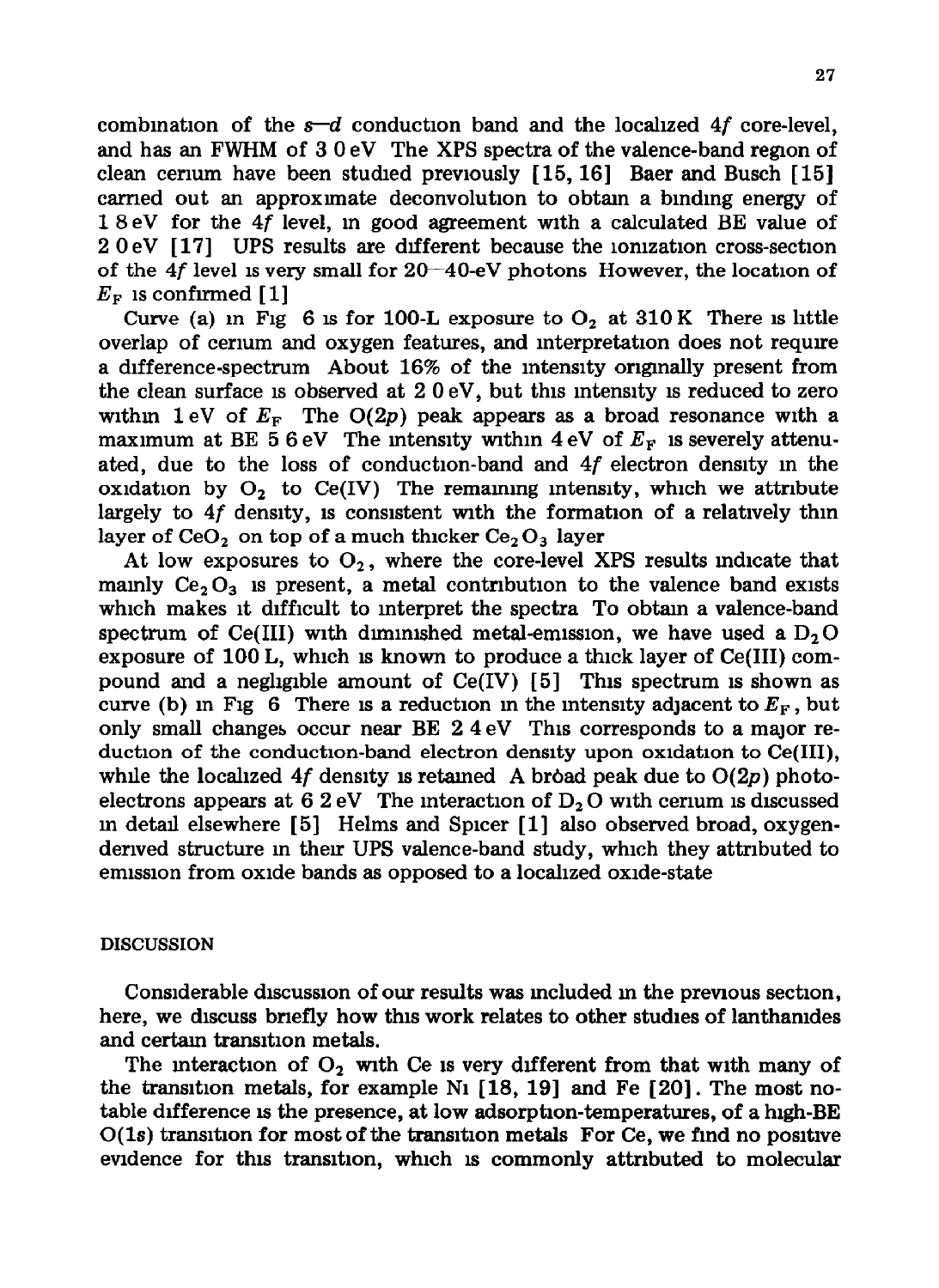oxygen Neither do we find a detectable level of chemlsorbed oxygen on Ce Rather, the evidence pomts to the direct formation of a surface oxide even at 120 K

Compared to the other lanthanides, the behavior of Ce is similar except for the formation of a species characterized by an oxidation number of  $+4$ , which is not possible for other lanthanides For example, Lang et al [21] studied the oxidation of ytterbium and found a single  $O(1s)$  peak at BE  $5308 \pm 0.2$  eV, which they attributed to oxide The oxidation of the heavy rare-earth metals, terbium to lutetium, has been studied by Padaha et al  $[22]$ , using XPS At both 300 and 77 K, the initial uptake of oxygen by clean, evaporated films of these metals was characterized by a single  $O(1s)$ peak located at BE  $531.0 \pm 0.5$  eV These authors also found that, with the exception of ytterbium, which has a closed  $4f$  shell in the metallic state, the kinetics of surface oxidation were described by a logarithmic relation between oxide thickness and oxygen exposure They concluded that oxygen adsorption rapidly aves a relatively thick (with respect to the electron mean free paths) oxide film, the growth of which slows down after an exposure of  $\sim$  40 L Our results for Ce show the same kind of behavior except that the surface terminates in a laver rich in Ce(IV)

The conclusion that oxygen reacts with cerium to form  $Ce(III)$  and  $Ce(IV)$ species is the same as that reached by Barr  $[4]$ , who focussed on air passivation of Ce Our results, under controlled exposure conditions, give a more detailed picture of the initial stages of oxidation and demonstrate that, even at low exposures and temperatures, oxldatlon proceeds from Ce(II1) to  $Ce(IV)$  This lends further empirical support to the notion that many metals tend to be m therr highest oxldatlon states when their surfaces become saturated with oxygen  $[23]$  Barr  $[4]$  used argon-ion sputtering to determine the depth-profile of oxygen Significantly, our results indicate that no serious artifacts associated with partial reduction were introduced by usmg this method

**As** compared to other oxides, we also note that m the case of Ce, an O(ls) chemical-shift is detectable on going from  $Ce(III)$  to  $Ce(IV)$  Such shifts in the  $O(1s)$  BE are not commonly observed, but they have been noted in the oxldatlon of manganese, for example [ 241

Bulk certum exists in three different phases  $\alpha$ ,  $\beta$ , and  $\gamma$  [25] At room temperature, the magnetic  $f \nc$  phase is present As the temperature is lowered, a transformation to  $\beta$ -cerium occurs at  $\sim$  273 K, and another transformation to  $\alpha$ -cerium at  $\sim$ 110 K The low-temperature  $\alpha$ -phase is non-magnetic and is thought to form by the partial transfer of f-electron density into the 5d conduction-band [25] Pollack et al. [16] found httle difference between the XPS valence-band and 4d spectra of  $\gamma$ - and  $\alpha$ -cerium Our results obtained at 300 and  $120 K$  are consistent with this, but we note that our cleanmg procedure mvolved no annealmg after sputtermg Thus, we expect that our surfaces have many defects and are not characteristic of a single phase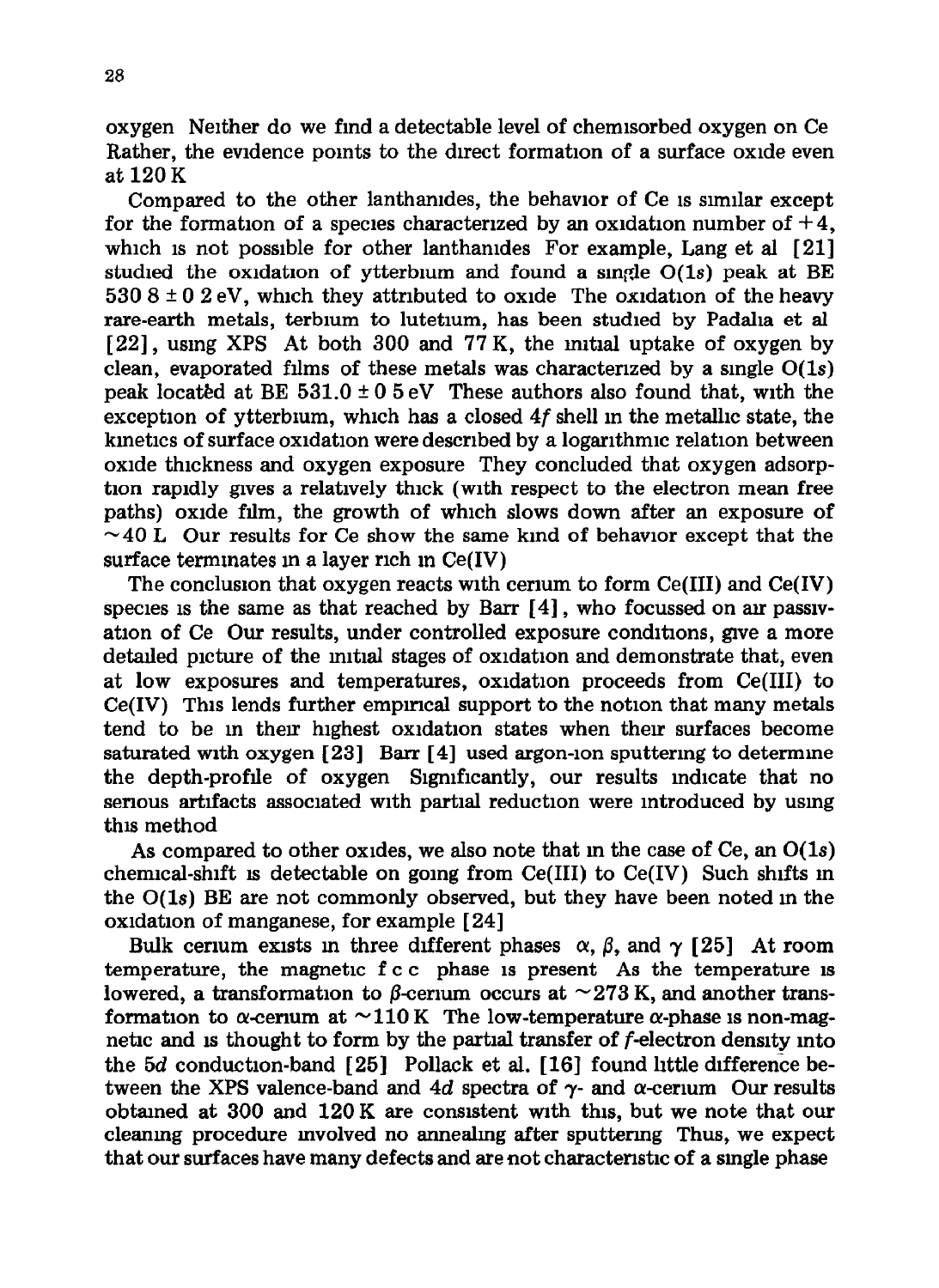#### **CONCLUSION**

The controlled exposure of clean, polycrystalline certum to  $O<sub>2</sub>$  at 300 or 120 K leads to the rapid development of a relatively thick layer of oxide, with no evidence for chemlsorbed oxygen, either molecular or atomic This oxide develops first as  $Ce<sub>2</sub>O<sub>3</sub>$ , with the metallic-cerium 3d XPS peak disappearing after an exposure of 20 L An exposure of  $50 L$  gives a Ce(3d) spectrum with features characteristic of both CeO<sub>2</sub> and  $Ce<sub>2</sub>O<sub>3</sub>$ . In this same exposure-range, a 0 7-eV shift of the  $O(1s)$  signal to lower BE is noted. At exposures greater than 50 L, the  $O(1s)$  signal continues to grow slowly at constant BE, while features characteristic of  $Ce(IV)$  appear in the  $Ce(3d)$ region of the XPS spectrum The reasonability of these assignments is confirmed by comparison with literature spectra for  $Ce(III)$  and  $Ce(IV)$  compounds These changes m core-level posltlons correlate with the loss of conduction-band and f electron density in the valence-band region of Ce, and with the increase in  $O(2p)$  intensity We conclude that oxidation proceeds by the formation of thick layer of  $Ce<sub>2</sub>O<sub>3</sub>$  terminated by a thin layer of  $CeO<sub>2</sub>$ 

The satelhtes which appear m both Ce(II1) and Ce(IV) spectra have been assigned on the basis of chemical shift and reasonable charge-transfer transitions The latter involve both shake-up and shake-down transitions, provided that our assignment of the parent peaks 1s correct. These satellites are thought to involve transfer of charge from orbitals derived from  $O 2p$  to orbitals derived from Ce 4f, *5d,* and 6s

# ACKNOWLEDGEMENT

The authors thank Dr J W Rogers, Jr , for helpful dlscusslon of this work

#### REFERENCES

- 1 C R Helms and W E Spicer, Appl Phys Lett, 21 (1972) 237
- 2 **A Platau,** L I Johansson, A L Hagstrom, S -E Karlsson and S B M Hagstrom, Surf **SCI** ,63 (1977) 153
- 3 A Platau and S -E Karlsson, Abstr Rare Earth Res **Conf** ,14th, June 1979, **P 49**
- **4** T L Barr, m N S McIntyre (ed ), ASTM STP 643, AS T M ,1978, P 83
- 5 B E Koel, G Praline, H -I Lee, J M White and R L Hance, J Electron Spectrosc Relat **Phenom ,** 21(1980) 31 (followmg paper)
- 6 L E Dam, N C MacDonald, P W Pahnberg, G E Rlach and R E Weber, Handbook of Auger Electron Spectroscopy, Physical Electronics Industries, Eden Prairie, MN, 1976, p 179
- 7 G K Werthenn, R L Cohen, A Rosencwag and H J Guggenheun, m D A Shirley (ed ), Electron Spectroscopy, North-Holland, Amsterdam, 1972, p 813
- 8 C K Jdrgensen and H Berthou, Chem Phys Lett **,13** (1972) 186
- 9 A J Slgnorelhand R G Hayes,Phys Rev B, 8 (1973) 81